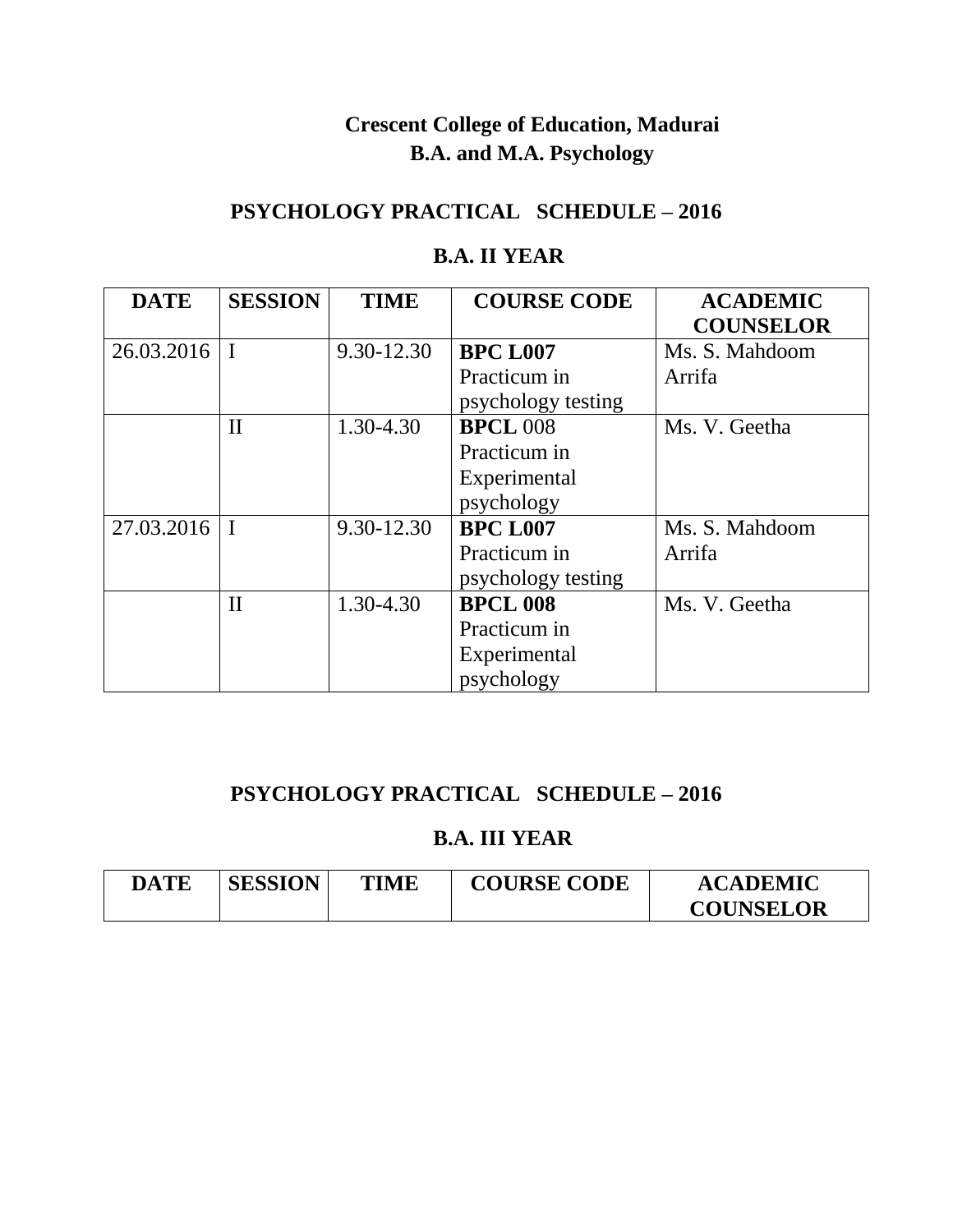| $19.03.2016$   I |              | 9.30-12.30 | <b>BPCE 014 Practicum</b><br>in clinical psychology<br><b>BPCE 015 Practicum</b><br>in counseling<br><b>BPCE 017 Practicum</b><br>in industrial and<br>organizational<br>psychology | Ms. S. Mahdoom<br>Ariffa<br>Ms. V. Geetha<br>Mrs. P. Arunadevi |
|------------------|--------------|------------|-------------------------------------------------------------------------------------------------------------------------------------------------------------------------------------|----------------------------------------------------------------|
|                  | $\mathbf{I}$ | 1.30-4.30  | <b>BPCE 014 Practicum</b><br>in clinical psychology<br><b>BPCE 015 Practicum</b><br>in counseling<br><b>BPCE 017 Practicum</b><br>in industrial and<br>organizational<br>psychology | Ms. S. Mahdoom<br>Ariffa<br>Ms. V. Geetha<br>Mrs. P. Arunadevi |
| $20.03.2016$   I |              | 9.30-12.30 | <b>BPCE 014 Practicum</b><br>in clinical psychology<br><b>BPCE 015 Practicum</b><br>in counseling<br><b>BPCE 017 Practicum</b><br>in industrial and<br>organizational<br>psychology | Ms. S. Mahdoom<br>Arrifa<br>Ms. V. Geetha<br>Mrs. P. Arunadevi |
|                  | $\mathbf{I}$ | 1.30-4.30  | <b>BPCE 014 Practicum</b><br>in clinical psychology<br><b>BPCE 015 Practicum</b><br>in counseling<br><b>BPCE 017 Practicum</b><br>in industrial and<br>organizational<br>psychology | Ms. S. Mahdoom<br>Arrifa<br>Ms. V. Geetha<br>Mrs. P. Arunadevi |

## **PSYCHOLOGY PRACTICAL SCHEDULE – 2016**

#### **M.A. I YEAR JANVARY -2016**

| <b>DATE</b> | <b>SESSION   TIME</b> |  | <b>COURSE CODE</b> | <b>ACADEMIC</b> |
|-------------|-----------------------|--|--------------------|-----------------|
|-------------|-----------------------|--|--------------------|-----------------|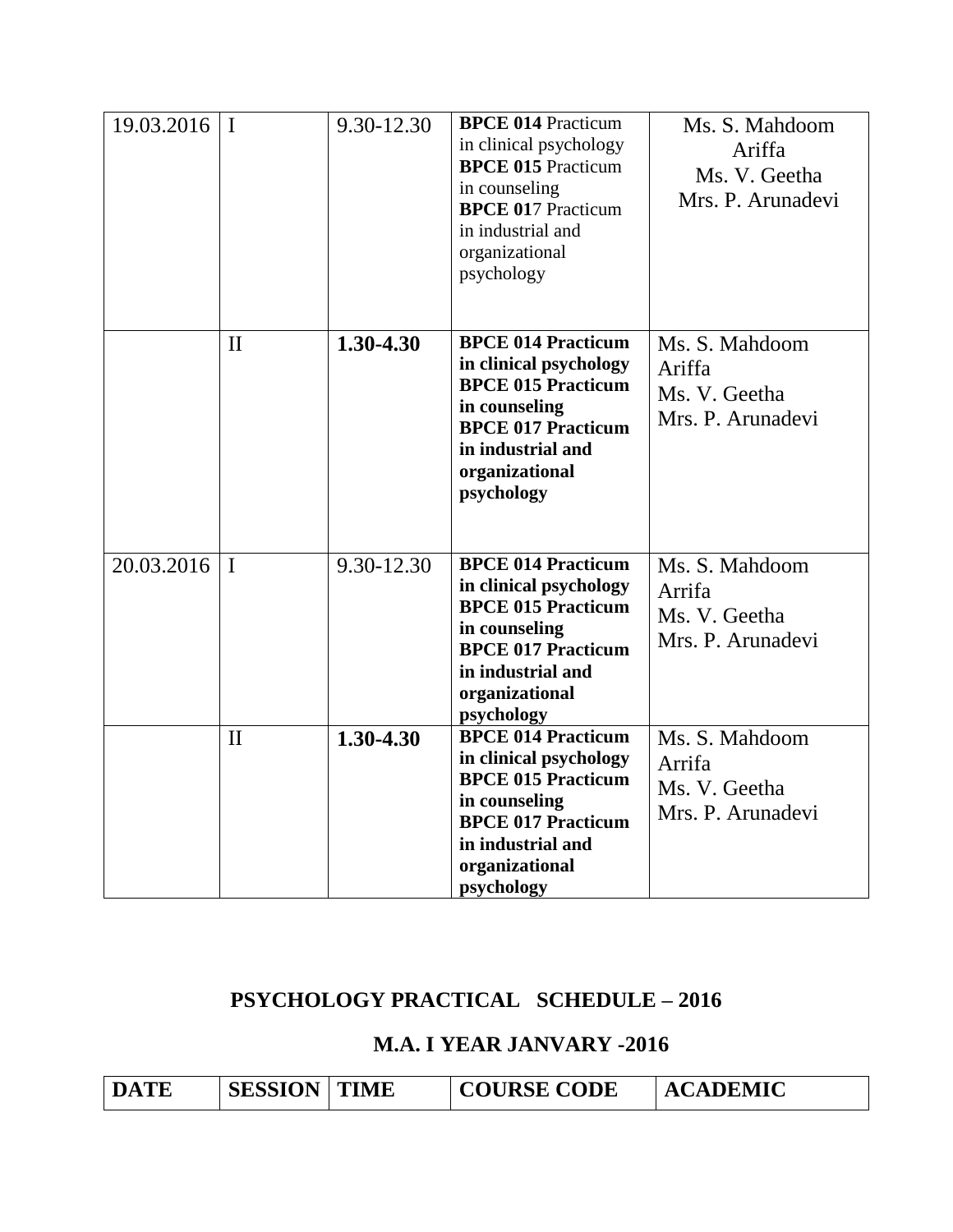|                  |              |            |                | <b>COUNSELOR</b> |
|------------------|--------------|------------|----------------|------------------|
| $02.04.2016$   I |              | 9.30-12.30 | <b>MPC 007</b> | Ms. S. Mahdoom   |
|                  |              |            | Practical's-   | Arrifa           |
|                  |              |            | Experimental   |                  |
|                  |              |            | psychology and |                  |
|                  |              |            | psychological  |                  |
|                  |              |            | testing's      |                  |
|                  | $\mathbf{I}$ | 1.30-4.30  | <b>MPC 007</b> | Ms. V. Geetha    |
|                  |              |            | Practical's-   |                  |
|                  |              |            | Experimental   |                  |
|                  |              |            | psychology and |                  |
|                  |              |            | psychological  |                  |
|                  |              |            | testing's      |                  |
| 03.04.2016       | $\mathbf{I}$ | 9.30-12.30 | <b>MPC 007</b> | Ms. S. Mahdoom   |
|                  |              |            | Practical's-   | Arrifa           |
|                  |              |            | Experimental   |                  |
|                  |              |            | psychology and |                  |
|                  |              |            | psychological  |                  |
|                  |              |            | testing's      |                  |
|                  | $\mathbf{I}$ | 1.30-4.30  | <b>MPC 007</b> | Ms. V. Geetha    |
|                  |              |            | Practical's-   |                  |
|                  |              |            | Experimental   |                  |
|                  |              |            | psychology and |                  |
|                  |              |            | psychological  |                  |
|                  |              |            | testing's      |                  |

# **PSYCHOLOGY PRACTICAL SCHEDULE – 2016**

 **M.A. II YEAR –JANVARY 2016**